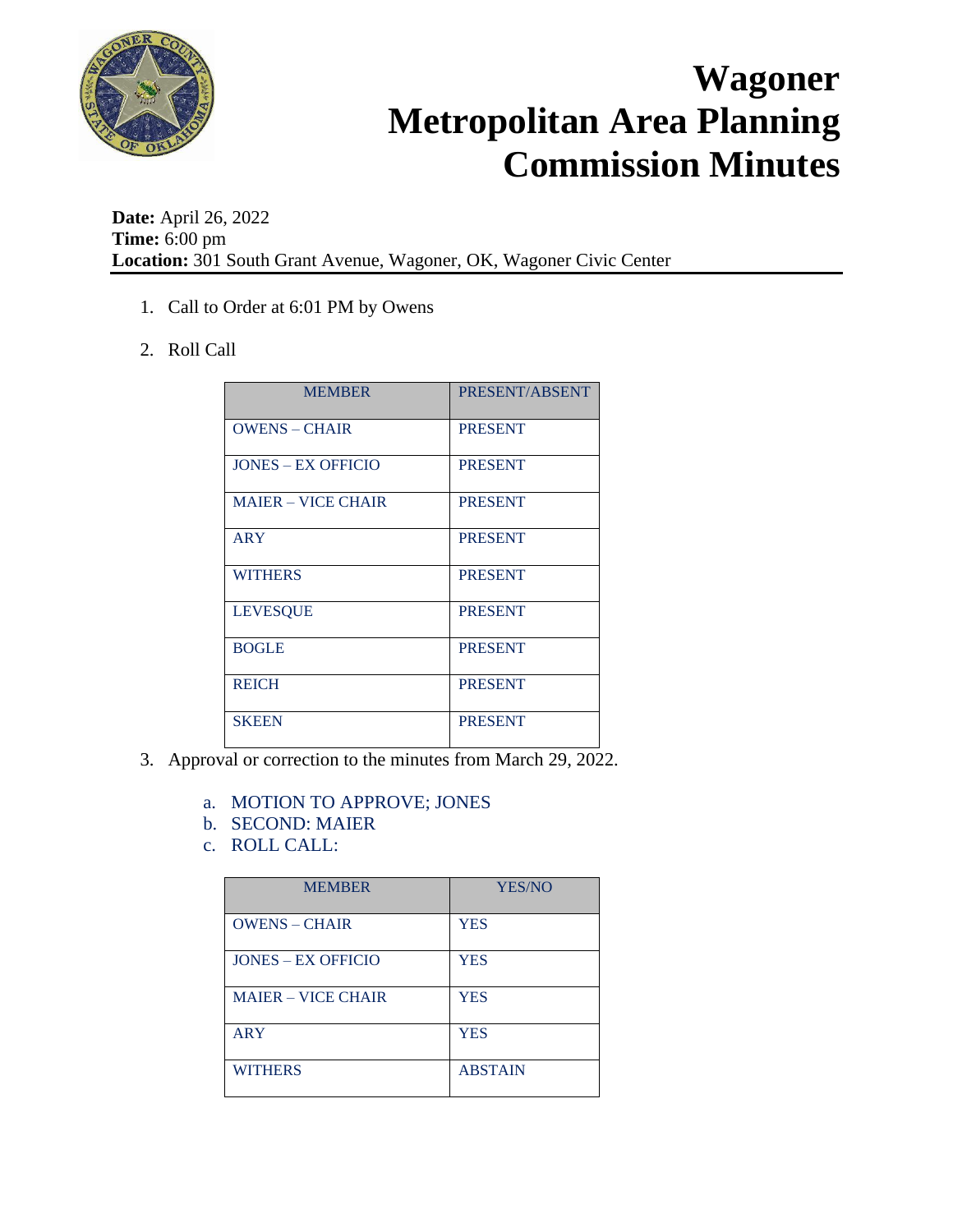

| <b>LEVESQUE</b> | <b>YES</b> |
|-----------------|------------|
| <b>BOGLE</b>    | <b>YES</b> |
| <b>REICH</b>    | <b>YES</b> |
| <b>SKEEN</b>    | <b>YES</b> |

- 4. Approve, conditionally approve, or disapprove the subdivision of land request in District 3, Case #13-22, Doug Meehan. Location: 13710 E. 161<sup>st</sup> St. So., Coweta, OK.
	- a. MOTION TO APPROVE; JONES
	- b. SECOND; WITHERS
	- c. ROLL CALL:

| <b>MEMBER</b>             | <b>YES/NO</b> |
|---------------------------|---------------|
| <b>OWENS - CHAIR</b>      | <b>YES</b>    |
| <b>JONES – EX OFFICIO</b> | <b>YES</b>    |
| <b>MAIER - VICE CHAIR</b> | <b>YES</b>    |
| <b>ARY</b>                | <b>YES</b>    |
| <b>WITHERS</b>            | <b>YES</b>    |
| <b>LEVESQUE</b>           | <b>YES</b>    |
| <b>BOGLE</b>              | <b>YES</b>    |
| <b>REICH</b>              | <b>YES</b>    |
| <b>SKEEN</b>              | <b>YES</b>    |

- 5. Approve, conditionally approve, or disapprove the subdivision of land request in District 1, Case #14-22, Anthony Walker. Location: between  $305<sup>th</sup>$  &  $321<sup>st</sup>$  E. Ave., on the north side of  $71<sup>st</sup>$  St., Broken Arrow, OK.
	- a. MOTION TO APPROVE; BOGLE
	- b. SECOND; JONES
	- c. ROLL CALL:

| <b>MEMBER</b>   | YES/NO     |
|-----------------|------------|
| $OWENS - CHAIR$ | <b>YES</b> |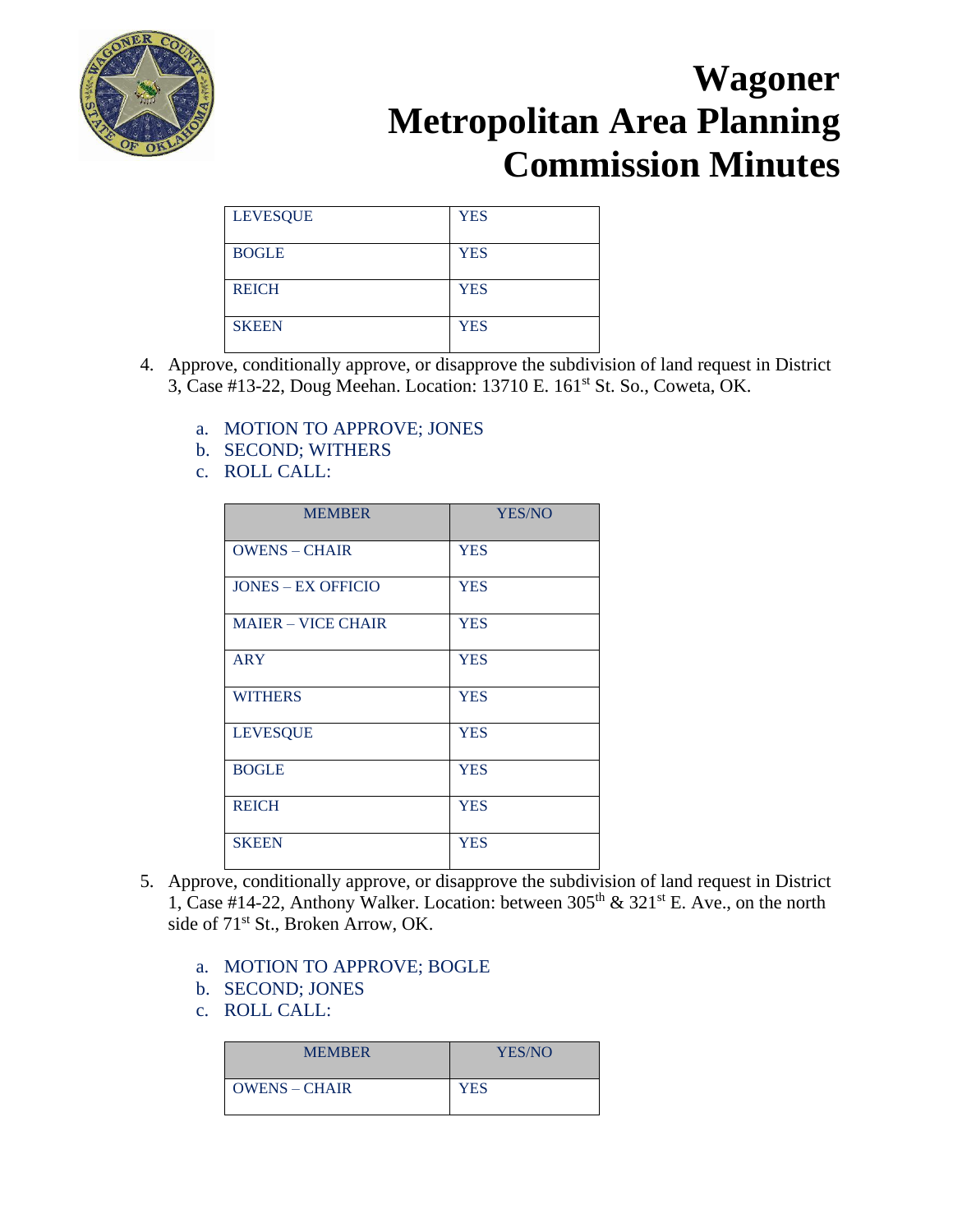

| <b>JONES - EX OFFICIO</b> | <b>YES</b> |
|---------------------------|------------|
| <b>MAIER – VICE CHAIR</b> | <b>YES</b> |
| <b>ARY</b>                | <b>YES</b> |
| <b>WITHERS</b>            | <b>YES</b> |
| <b>LEVESQUE</b>           | <b>YES</b> |
| <b>BOGLE</b>              | <b>YES</b> |
| <b>REICH</b>              | <b>YES</b> |
| <b>SKEEN</b>              | <b>YES</b> |

- 6. Approve, conditionally approve, or disapprove the subdivision of land request in District 2, SUBD-2-22, Larry & Shannon North. Location: 25811 E. 710 Rd, Wagoner, OK.
	- a. MOTION TO APPROVE; BOGLE
	- b. SECOND; JONES
	- c. ROLL CALL:

| <b>MEMBER</b>             | <b>YES/NO</b> |
|---------------------------|---------------|
| <b>OWENS - CHAIR</b>      | <b>YES</b>    |
| <b>JONES - EX OFFICIO</b> | <b>YES</b>    |
| <b>MAIER - VICE CHAIR</b> | <b>YES</b>    |
| <b>ARY</b>                | <b>YES</b>    |
| <b>WITHERS</b>            | <b>YES</b>    |
| <b>LEVESQUE</b>           | <b>YES</b>    |
| <b>BOGLE</b>              | <b>YES</b>    |
| <b>REICH</b>              | <b>YES</b>    |
| <b>SKEEN</b>              | <b>YES</b>    |

7. Approve, conditionally approve, or disapprove the zoning map amendment request in District 1, WCZ #11-22, Douglas Lawson. Location: 25428 E. 61<sup>st</sup> St. So., Broken Arrow, OK.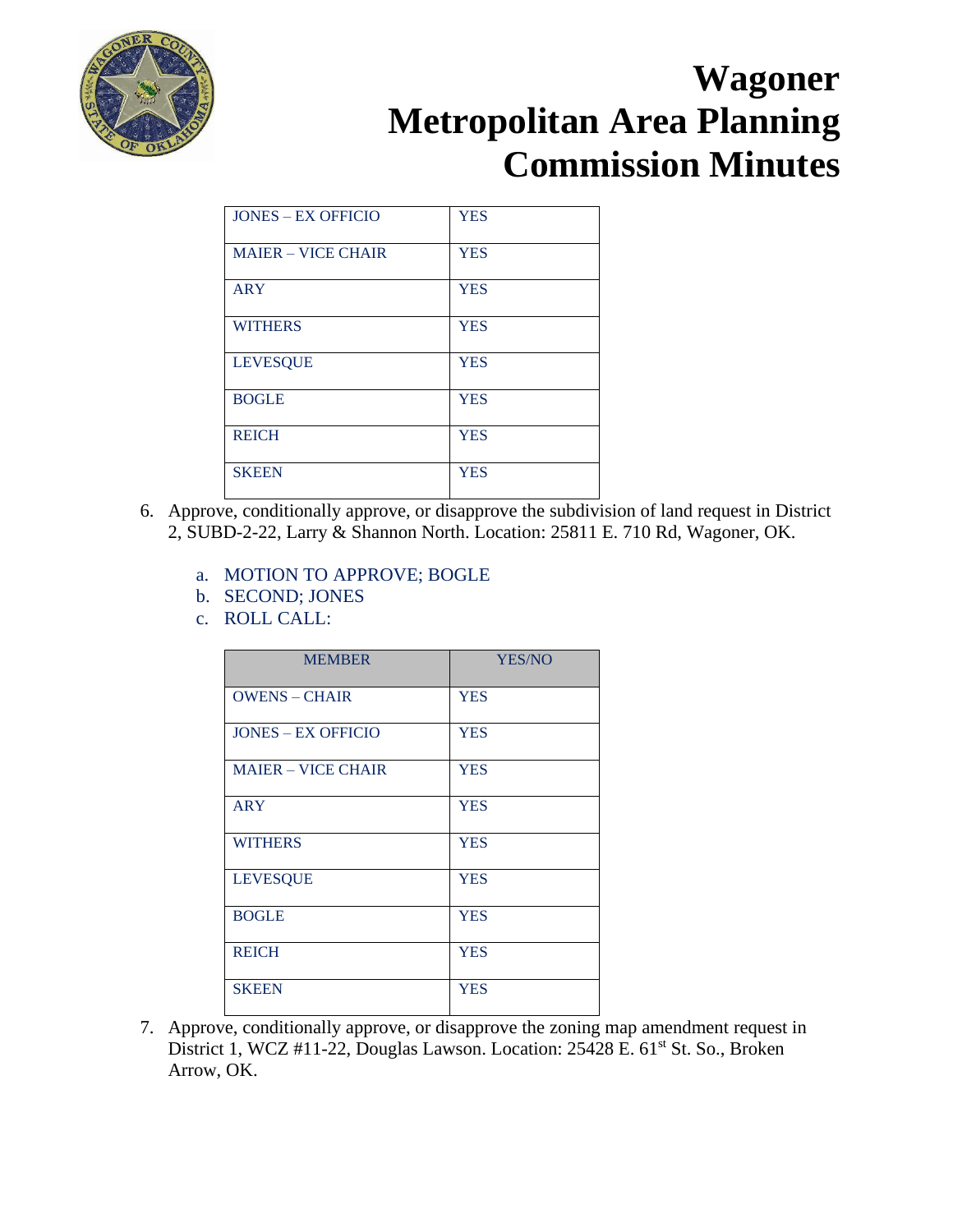

- a. MOTION TO DENY; MAIER
- b. SECOND: JONES
- c. ROLL CALL:

| <b>MEMBER</b>             | YES/NO     |
|---------------------------|------------|
| <b>OWENS - CHAIR</b>      | <b>YES</b> |
| <b>JONES – EX OFFICIO</b> | <b>YES</b> |
| <b>MAIER - VICE CHAIR</b> | <b>YES</b> |
| <b>ARY</b>                | <b>YES</b> |
| <b>WITHERS</b>            | <b>YES</b> |
| <b>LEVESQUE</b>           | <b>YES</b> |
| <b>BOGLE</b>              | <b>YES</b> |
| <b>REICH</b>              | <b>YES</b> |
| <b>SKEEN</b>              | <b>YES</b> |

- 8. Approve, conditionally approve, or disapprove the zoning map amendment request in District 2, WCZ #18-22, Stephen Polley. Location: 9252 N. 49th St. E., Wagoner, OK.
	- a. MOTION TO TABLE UNTIL AFTER ITEM 9; JONES SUBSEQUENT REVIEW AFTER ITEM 9, NO ACTION TAKEN, NO ADDITIONAL ROLL CALL REQUIRED, APPLICANT WITHDREW THE AMENDMENT REQUEST
	- b. SECOND; BOGLE
	- c. ROLL CALL:

| <b>MEMBER</b>             | <b>YES/NO</b> |
|---------------------------|---------------|
| <b>OWENS - CHAIR</b>      | <b>YES</b>    |
| <b>JONES – EX OFFICIO</b> | <b>YES</b>    |
| <b>MAJER – VICE CHAIR</b> | <b>YES</b>    |
| <b>ARY</b>                | <b>YES</b>    |
| <b>WITHERS</b>            | <b>YES</b>    |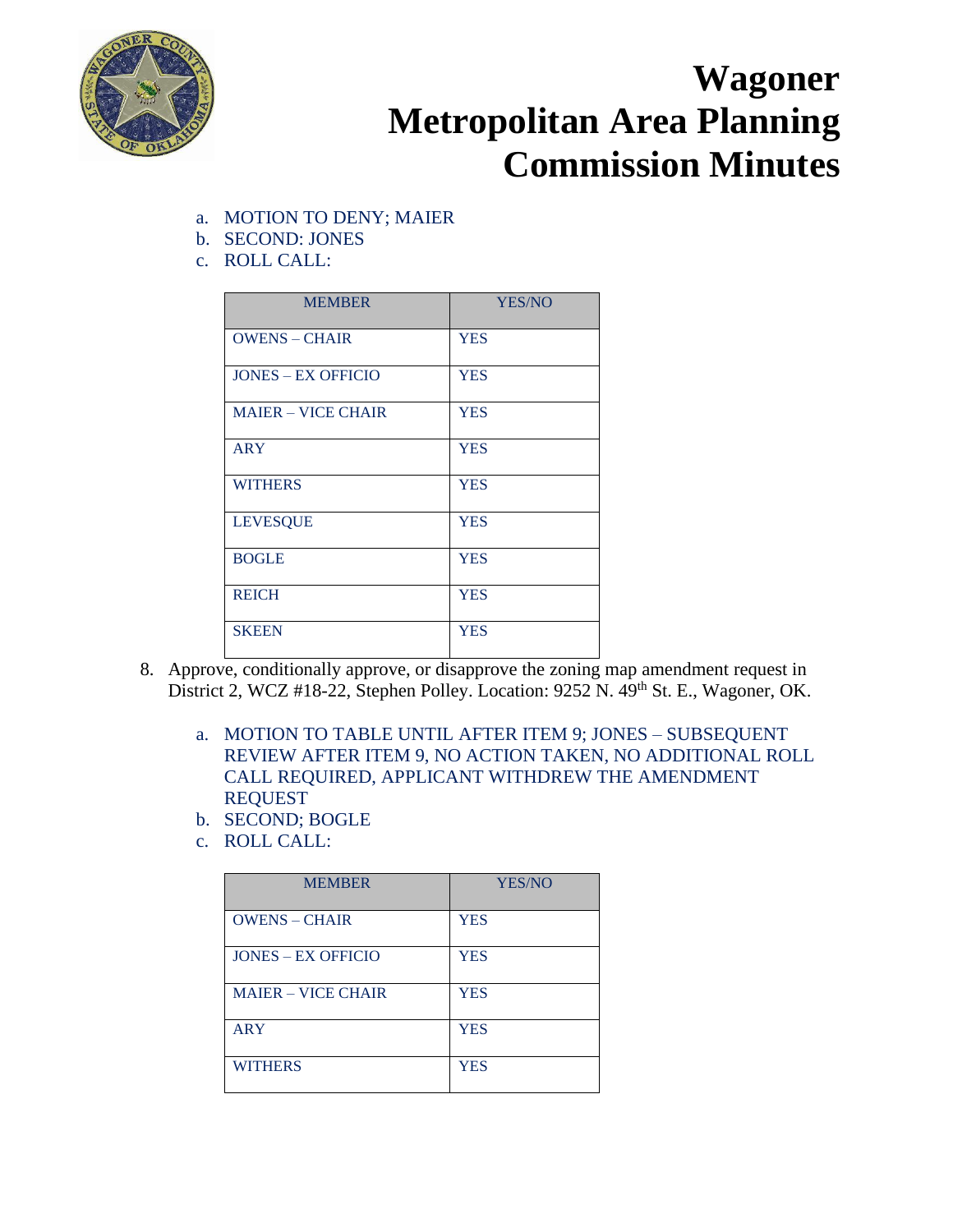

| <b>LEVESQUE</b> | <b>YES</b> |
|-----------------|------------|
| <b>BOGLE</b>    | <b>YES</b> |
| <b>REICH</b>    | <b>YES</b> |
| <b>SKEEN</b>    | <b>YES</b> |

- 9. Approve, conditionally approve, or disapprove the subdivision of land request in District 2, Stephen Polley. Location: 9252 N. 49th St. E., Wagoner, OK.
	- a. MOTION TO APPROVE, JONES
	- b. SECOND; BOGLE
	- c. ROLL CALL:

| <b>MEMBER</b>             | YES/NO     |
|---------------------------|------------|
| <b>OWENS - CHAIR</b>      | <b>YES</b> |
| <b>JONES - EX OFFICIO</b> | <b>YES</b> |
| <b>MAIER - VICE CHAIR</b> | <b>YES</b> |
| <b>ARY</b>                | <b>YES</b> |
| <b>WITHERS</b>            | <b>YES</b> |
| <b>LEVESQUE</b>           | <b>YES</b> |
| <b>BOGLE</b>              | <b>YES</b> |
| <b>REICH</b>              | <b>YES</b> |
| <b>SKEEN</b>              | <b>YES</b> |

- 10. Approve, conditionally approve, or disapprove the zoning map amendment and subdivision of land request in District 1, WCZ #19-22, Randy Clark. Location: 5320 S. 321st E. Ave., Broken Arrow, OK.
	- a. MOTION TO APPROVE, ARY
	- b. SECOND; MAIER
	- c. ROLL CALL:

| <b>MEMBER</b><br><b>YES/NO</b> |
|--------------------------------|
|--------------------------------|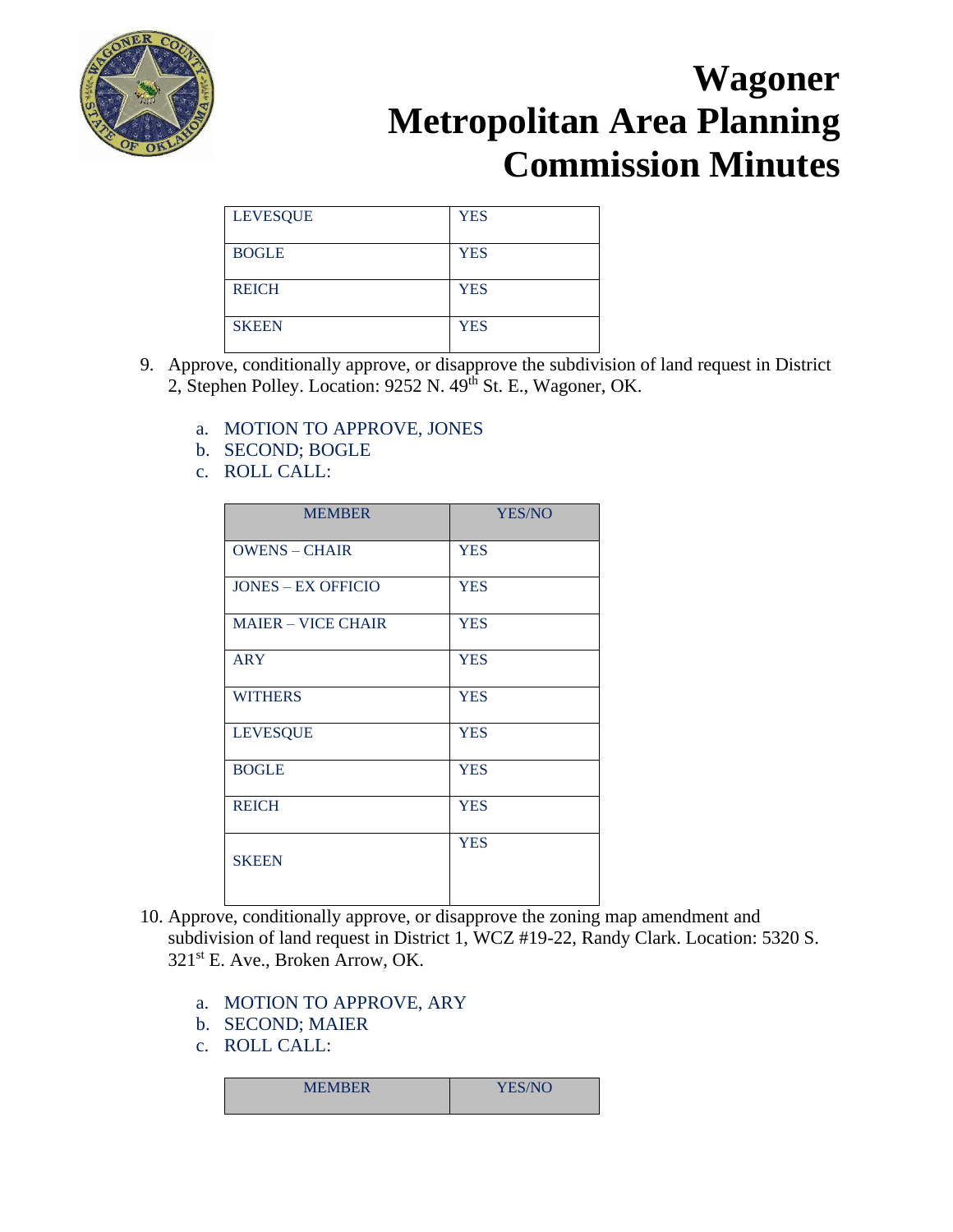

| <b>OWENS - CHAIR</b>      | <b>YES</b> |
|---------------------------|------------|
| <b>JONES – EX OFFICIO</b> | <b>YES</b> |
| <b>MAIER – VICE CHAIR</b> | <b>YES</b> |
| <b>ARY</b>                | <b>YES</b> |
| <b>WITHERS</b>            | <b>YES</b> |
| <b>LEVESQUE</b>           | <b>YES</b> |
| <b>BOGLE</b>              | <b>YES</b> |
| <b>REICH</b>              | <b>YES</b> |
| <b>SKEEN</b>              | <b>YES</b> |

- 11. Approve, conditionally approve, or disapprove the zoning map amendment request in District 3, WCZ #20-22, RC Wagoner, LLC. Location: NW of the intersection of E. 121<sup>st</sup> St. & S. 241st E. Ave., Broken Arrow, OK
	- a. MOTION TO APPROVE, SKEEN
	- b. SECOND; MAIER
	- c. ROLL CALL:

| <b>MEMBER</b>             | YES/NO         |
|---------------------------|----------------|
| <b>OWENS - CHAIR</b>      | <b>YES</b>     |
| <b>JONES – EX OFFICIO</b> | <b>YES</b>     |
| <b>MAIER - VICE CHAIR</b> | <b>YES</b>     |
| <b>ARY</b>                | <b>YES</b>     |
| <b>WITHERS</b>            | <b>YES</b>     |
| <b>LEVESQUE</b>           | N <sub>O</sub> |
| <b>BOGLE</b>              | N <sub>O</sub> |
| <b>REICH</b>              | N <sub>O</sub> |
| <b>SKEEN</b>              | <b>YESAPP</b>  |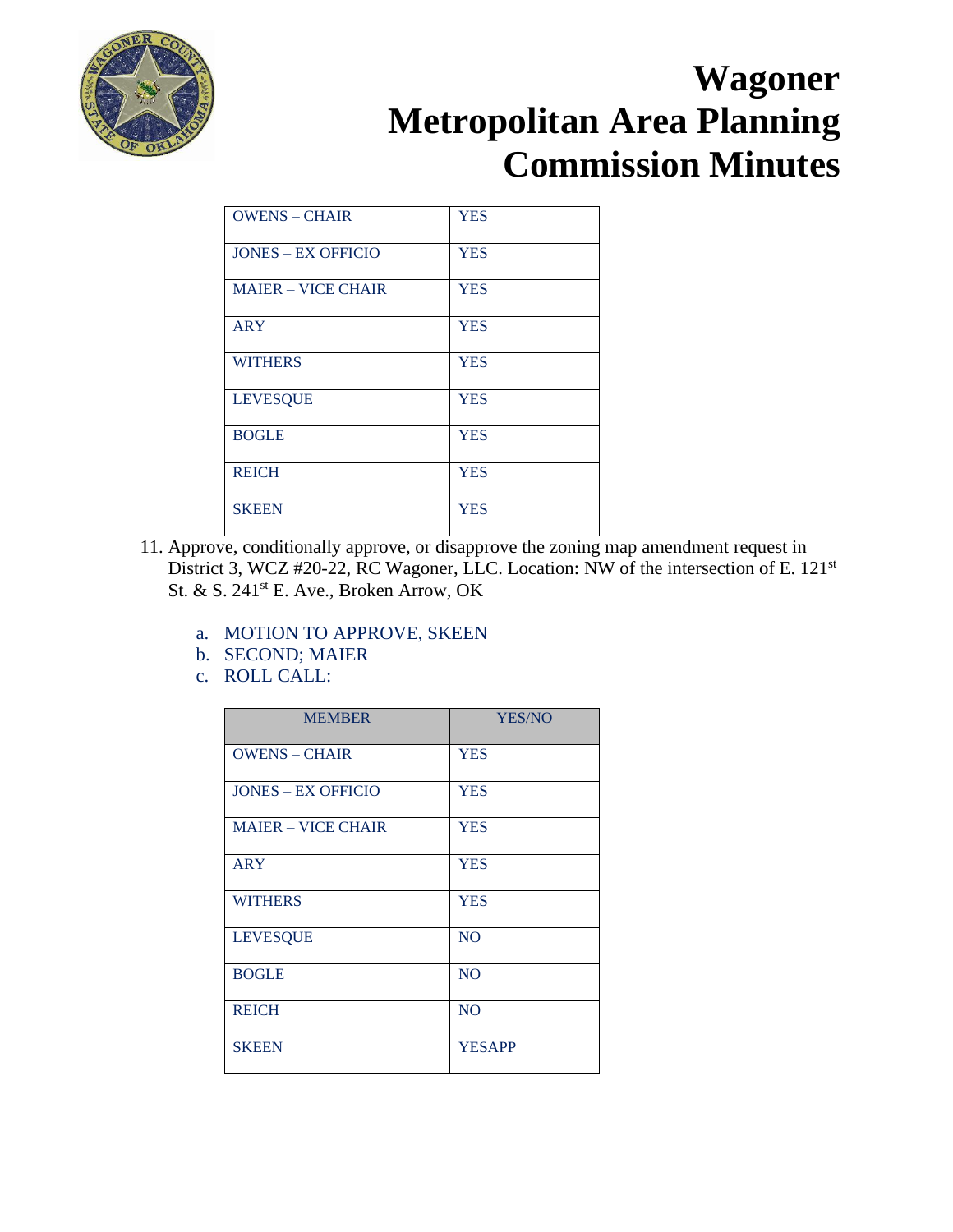

- 12. Approve, conditionally approve, or disapprove the zoning map amendment and subdivision of land request in District 1, WCZ #24-22, Gilbert Lewman. Location: 2405 S. 289<sup>th</sup> E. Ave., Broken Arrow, OK.
	- a. MOTION TO APPROVE, JONES
	- b. SECOND; MAIER
	- c. ROLL CALL:

| <b>MEMBER</b>             | YES/NO         |
|---------------------------|----------------|
| <b>OWENS - CHAIR</b>      | N <sub>O</sub> |
| <b>JONES - EX OFFICIO</b> | <b>YES</b>     |
| <b>MAIER - VICE CHAIR</b> | <b>YES</b>     |
| <b>ARY</b>                | <b>YES</b>     |
| <b>WITHERS</b>            | <b>YES</b>     |
| <b>LEVESQUE</b>           | <b>YES</b>     |
| <b>BOGLE</b>              | <b>YES</b>     |
| <b>REICH</b>              | N <sub>O</sub> |
| <b>SKEEN</b>              | <b>YES</b>     |

- 13. Approve, conditionally approve, or disapprove the zoning map amendment and subdivision of land request in District 1, WCZ #27-22, Eric Zellers. Location: between  $31<sup>st</sup>$  & 41<sup>st</sup> St., on the east side of 216<sup>th</sup> E. Ave., Broken Arrow, OK.
	- a. MOTION TO APPROVE, JONES
	- b. SECOND; BOGLE
	- c. ROLL CALL:

| <b>MEMBER</b>             | <b>YES/NO</b> |
|---------------------------|---------------|
| <b>OWENS - CHAIR</b>      | <b>YES</b>    |
| <b>JONES – EX OFFICIO</b> | <b>YES</b>    |
| <b>MAJER – VICE CHAIR</b> | <b>YES</b>    |
| <b>ARY</b>                | <b>YES</b>    |
| <b>WITHERS</b>            | <b>YES</b>    |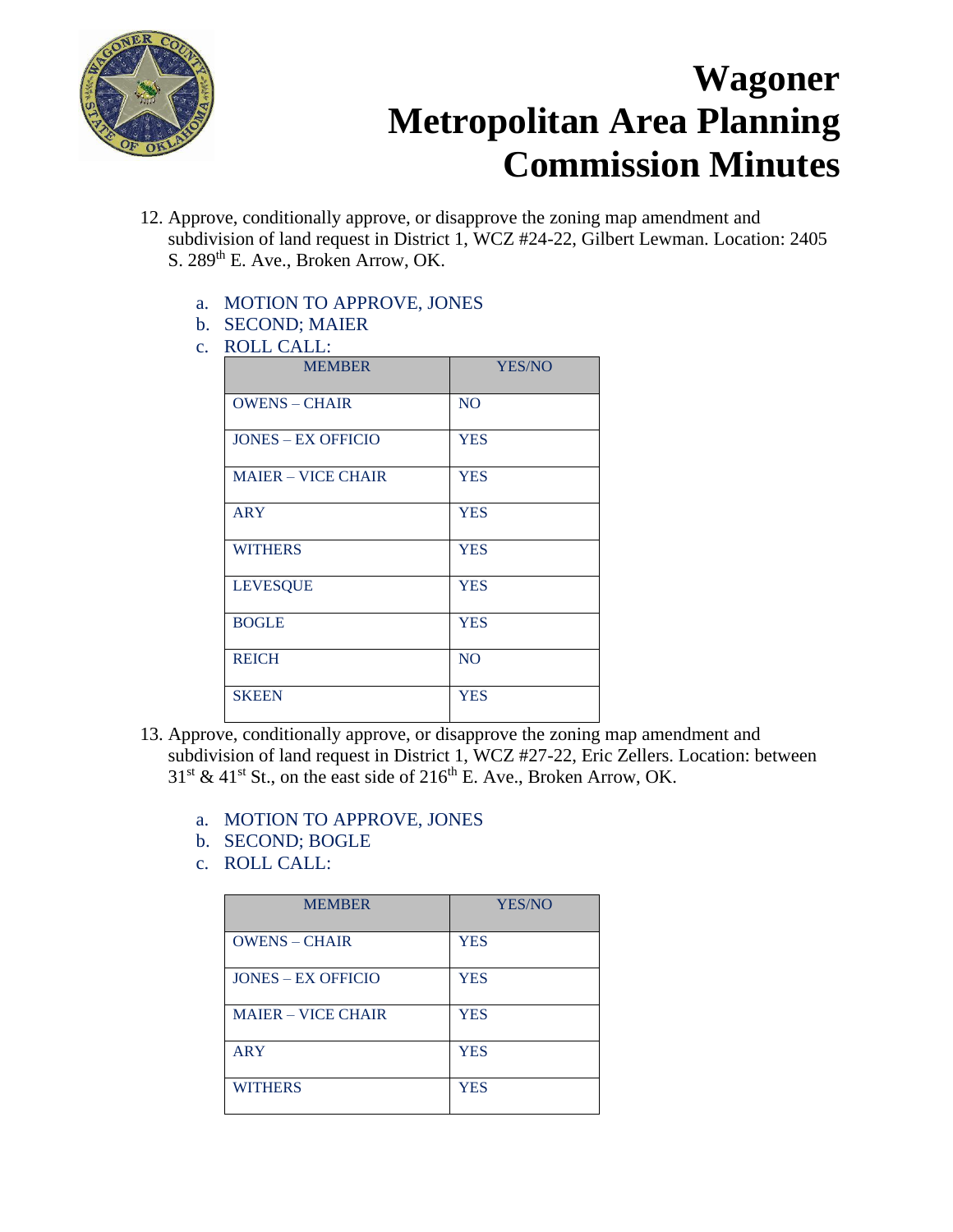

| <b>LEVESQUE</b> | <b>YES</b> |
|-----------------|------------|
| <b>BOGLE</b>    | <b>YES</b> |
| <b>REICH</b>    | <b>YES</b> |
| <b>SKEEN</b>    | <b>YES</b> |

- 14. Approve, conditionally approve, or disapprove the zoning map amendment and subdivision of land request in District 1, WCZ #29-22, Marcy Richardson. Location: 7345 S. 273rd E. Ave., Broken Arrow, OK.
	- a. MOTION TO APPROVE, MAIER
	- b. SECOND; OWENS
	- c. ROLL CALL:

| <b>MEMBER</b>             | <b>YES/NO</b> |
|---------------------------|---------------|
| <b>OWENS - CHAIR</b>      | <b>YES</b>    |
| <b>JONES – EX OFFICIO</b> | <b>YES</b>    |
| <b>MAIER - VICE CHAIR</b> | <b>YES</b>    |
| <b>ARY</b>                | <b>YES</b>    |
| <b>WITHERS</b>            | <b>YES</b>    |
| <b>LEVESQUE</b>           | <b>YES</b>    |
| <b>BOGLE</b>              | <b>YES</b>    |
| <b>REICH</b>              | <b>YES</b>    |
| <b>SKEEN</b>              | <b>YES</b>    |

- 15. Approve, conditionally approve, or disapprove the zoning map amendment request in District 2, WCZ #30-22, Leslie Casillas. Location: 26542 E. 101<sup>st</sup> St. So., Broken Arrow, OK.
	- a. MOTION TO DISAPPROVE, SKEEN
	- b. SECOND; MAIER
	- c. ROLL CALL:

| <b>MEMBER</b> | <b>YES/NO</b> |
|---------------|---------------|
|               |               |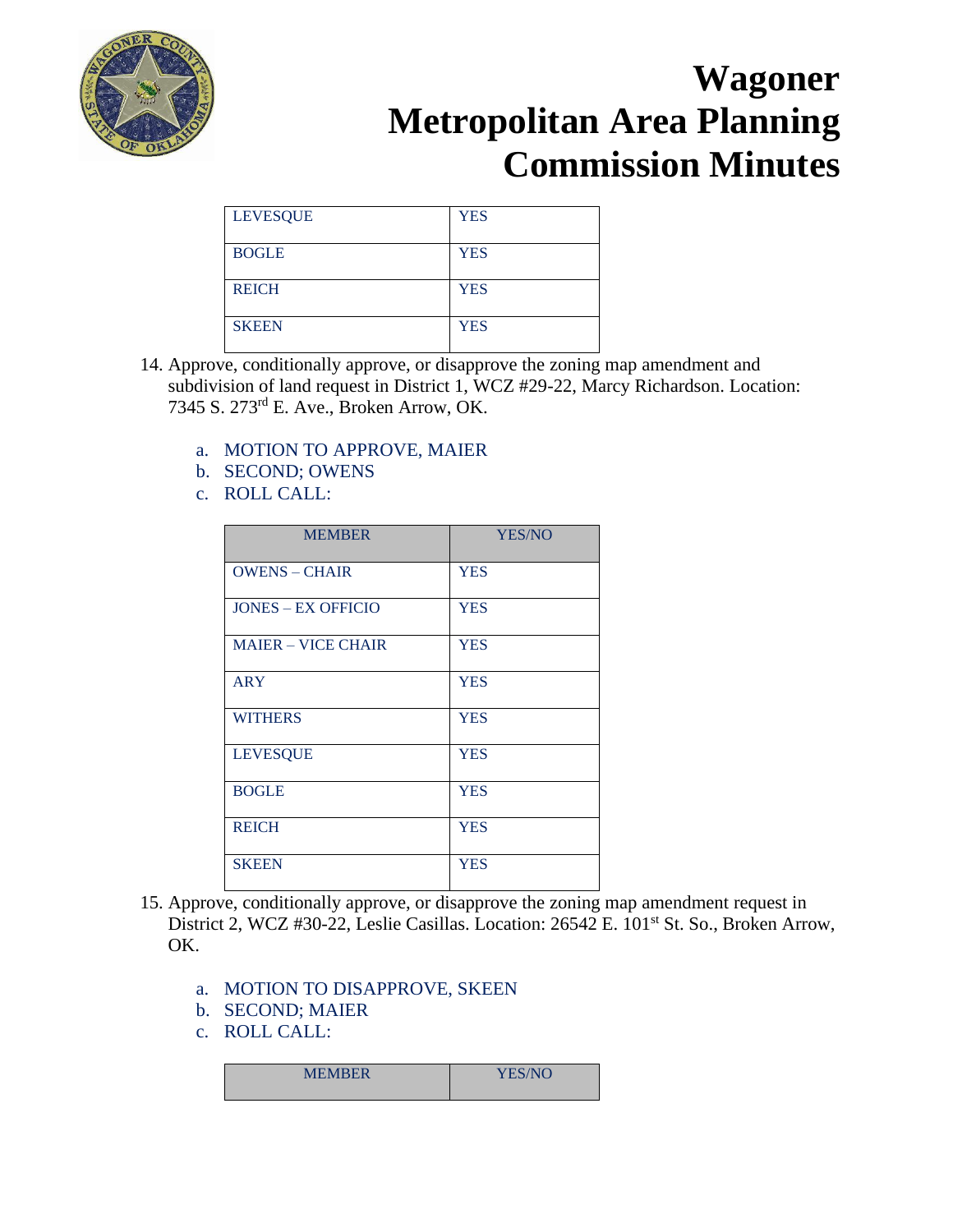

| <b>OWENS - CHAIR</b>      | <b>YES</b> |
|---------------------------|------------|
| <b>JONES – EX OFFICIO</b> | <b>YES</b> |
| <b>MAIER – VICE CHAIR</b> | <b>YES</b> |
| <b>ARY</b>                | <b>YES</b> |
| <b>WITHERS</b>            | <b>YES</b> |
| <b>LEVESQUE</b>           | <b>YES</b> |
| <b>BOGLE</b>              | <b>YES</b> |
| <b>REICH</b>              | <b>YES</b> |
| <b>SKEEN</b>              | <b>YES</b> |

- 16. Approve, conditionally approve, or disapprove the zoning map amendment request in District 3, WCZ #31-22, Eagle Cross II, LLC. Location:  $17250$  S. 337<sup>th</sup> E. Ave., Coweta, OK.
	- a. MOTION TO APPROVE, MAIER
	- b. SECOND; SKEEN
	- c. ROLL CALL:

| <b>MEMBER</b>             | YES/NO         |
|---------------------------|----------------|
| <b>OWENS - CHAIR</b>      | <b>YES</b>     |
| <b>JONES – EX OFFICIO</b> | <b>YES</b>     |
| <b>MAJER – VICE CHAIR</b> | <b>YES</b>     |
| <b>ARY</b>                | <b>ABSTAIN</b> |
| <b>WITHERS</b>            | <b>YES</b>     |
| <b>LEVESQUE</b>           | <b>YES</b>     |
| <b>BOGLE</b>              | <b>YES</b>     |
| <b>REICH</b>              | <b>YES</b>     |
| <b>SKEEN</b>              | <b>YES</b>     |

17. Approve, conditionally approve, or disapprove the Preliminary and Final Plat of Twin Pines Estates in District 3. Location: 17250 S. 337<sup>th</sup> E. Ave., Coweta, OK.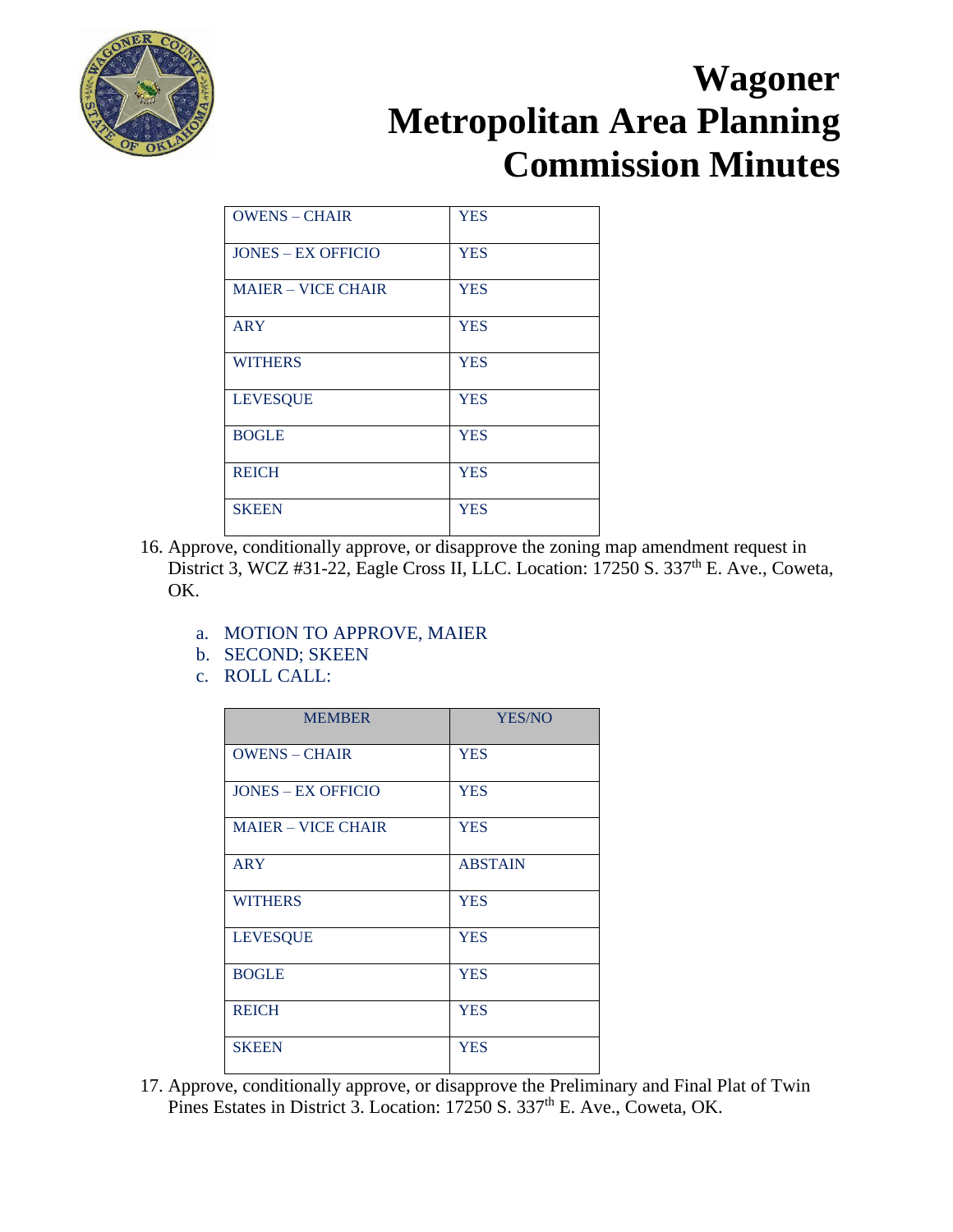

- a. MOTION TO CONDITIONALLY APPROVE, MAIER
- b. SECOND; WITHERS
- c. ROLL CALL:

| <b>MEMBER</b>             | YES/NO         |
|---------------------------|----------------|
| <b>OWENS - CHAIR</b>      | <b>YES</b>     |
| <b>JONES – EX OFFICIO</b> | <b>YES</b>     |
| <b>MAIER - VICE CHAIR</b> | <b>YES</b>     |
| <b>ARY</b>                | <b>ABSTAIN</b> |
| <b>WITHERS</b>            | <b>YES</b>     |
| <b>LEVESQUE</b>           | <b>YES</b>     |
| <b>BOGLE</b>              | <b>YES</b>     |
| <b>REICH</b>              | <b>YES</b>     |
| <b>SKEEN</b>              | <b>YES</b>     |

- 18. Approve, conditionally approve, or disapprove the zoning map amendment request in District 1, WCZ #33-22, Edmundson Family Trust. Location: NW corner of 31<sup>st</sup> St. & 273rd E. Ave., Broken Arrow, OK.
	- a. MOTION TO APPROVE, JONES
	- b. SECOND; BOGLE
	- c. ROLL CALL:

| <b>MEMBER</b>             | YES/NO     |
|---------------------------|------------|
| <b>OWENS - CHAIR</b>      | <b>YES</b> |
| <b>JONES – EX OFFICIO</b> | <b>YES</b> |
| <b>MAIER – VICE CHAIR</b> | <b>YES</b> |
| <b>ARY</b>                | <b>YES</b> |
| <b>WITHERS</b>            | <b>YES</b> |
| <b>LEVESQUE</b>           | <b>YES</b> |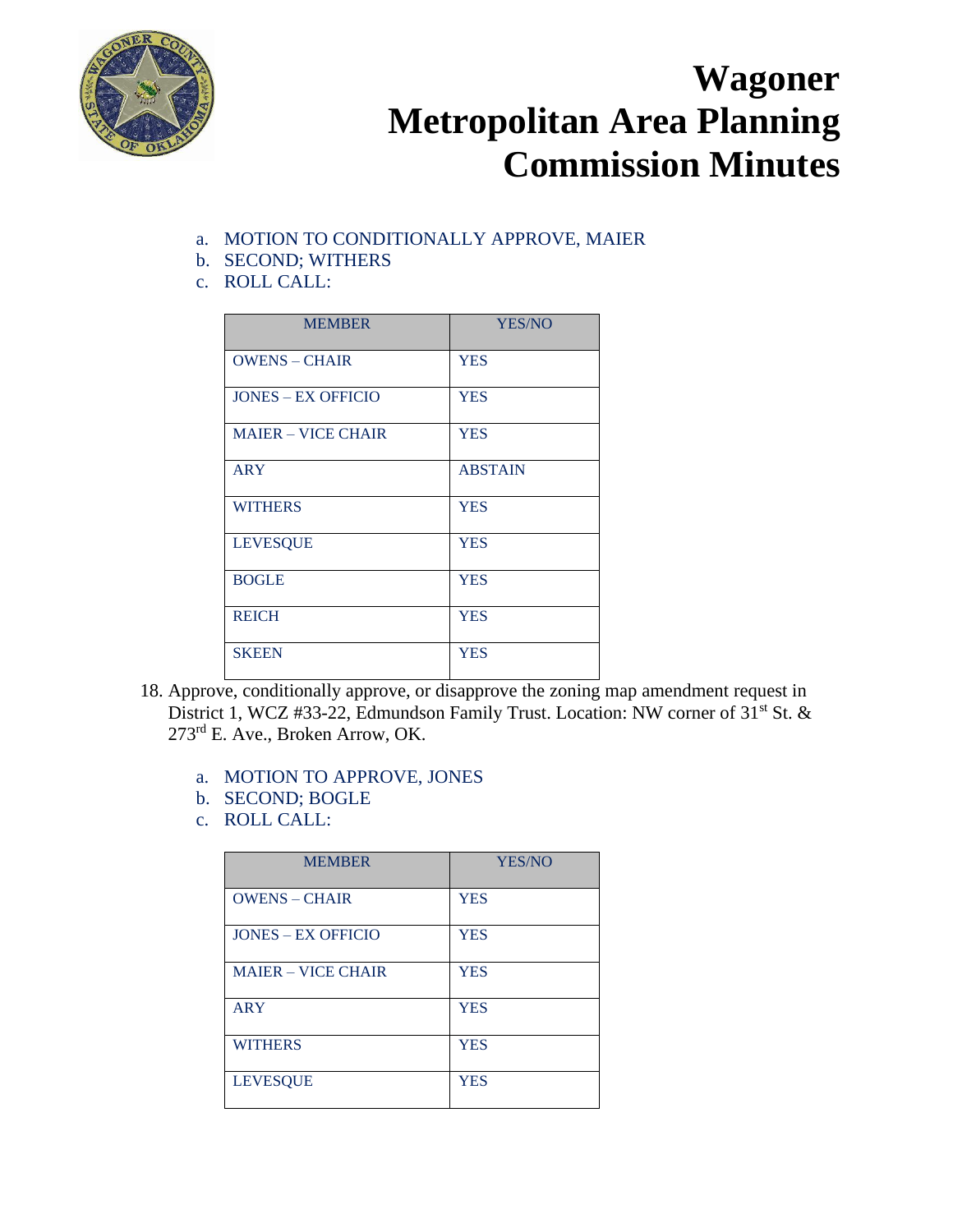

| <b>BOGLE</b> | <b>YES</b> |
|--------------|------------|
| <b>REICH</b> | <b>YES</b> |
| <b>SKEEN</b> | <b>YES</b> |

#### 19. Old business

- a) Approve, conditionally approve, or disapprove the Preliminary Plat of South Brook II request in District 3. Location: 21881 E. 111<sup>th</sup> St. So., Broken Arrow, OK.
- a. MOTION TO APPROVE, BOGLE
- b. SECOND; OWENS
- c. ROLL CALL:

| <b>MEMBER</b>             | YES/NO     |
|---------------------------|------------|
| <b>OWENS - CHAIR</b>      | <b>YES</b> |
| <b>JONES – EX OFFICIO</b> | <b>YES</b> |
| <b>MAIER - VICE CHAIR</b> | <b>YES</b> |
| <b>ARY</b>                | <b>YES</b> |
| <b>WITHERS</b>            | <b>YES</b> |
| <b>LEVESQUE</b>           | <b>YES</b> |
| <b>BOGLE</b>              | <b>YES</b> |
| <b>REICH</b>              | <b>YES</b> |
| <b>SKEEN</b>              | <b>YES</b> |

- b) Approve, conditionally approve, or disapprove the plat-waivered subdivision, previously Midway Ridge Addition, in District 2. Location: NE corner of  $257<sup>th</sup>$  E. Ave. and  $121<sup>st</sup>$  St. So., Coweta, OK.
- a. MOTION TO APPROVE, BOGLE
- b. SECOND; MAIER
- c. ROLL CALL:

| <b>MEMBER</b> | YES/NO |
|---------------|--------|
|               |        |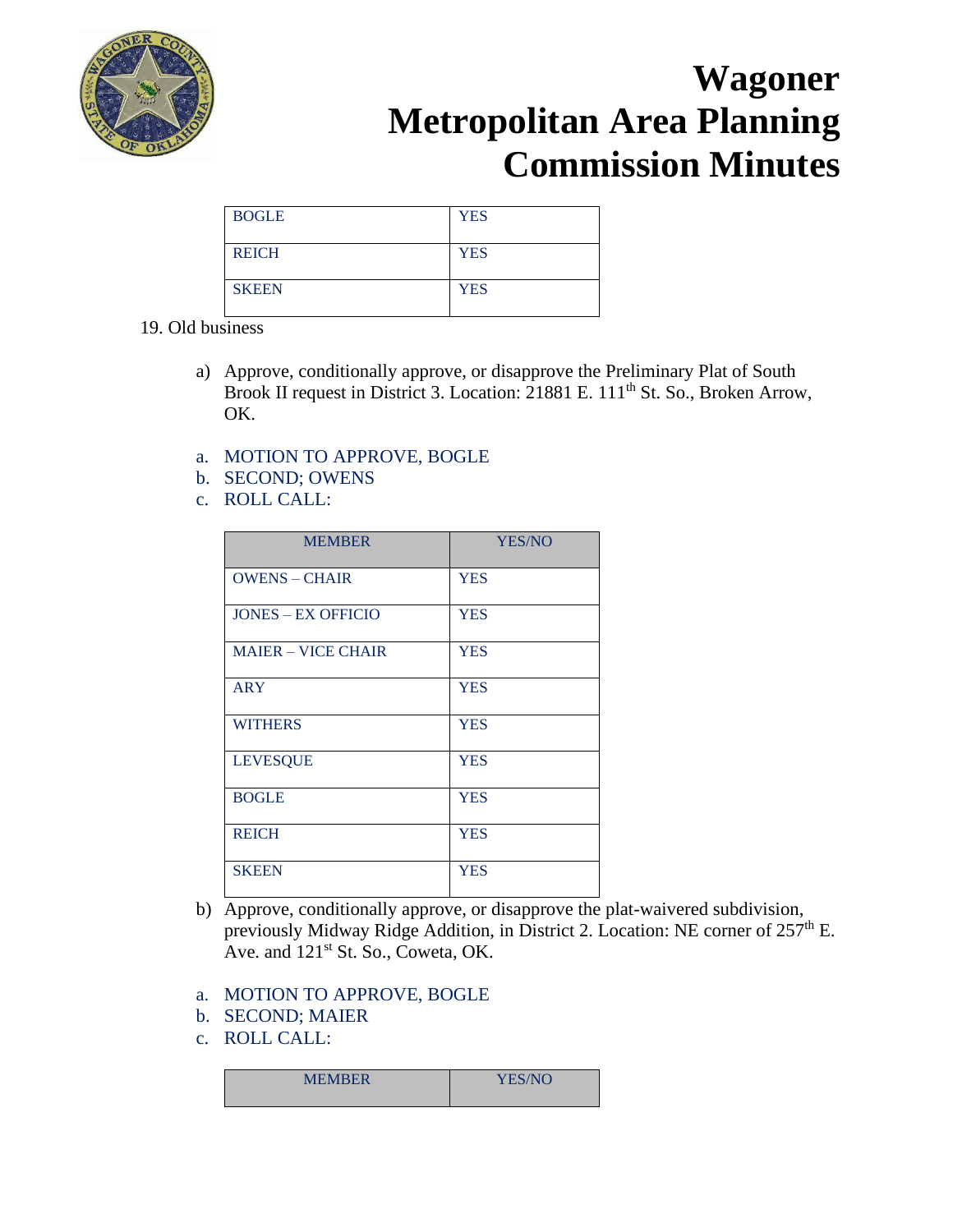

| <b>OWENS - CHAIR</b>      | <b>YES</b>     |
|---------------------------|----------------|
| <b>JONES – EX OFFICIO</b> | <b>YES</b>     |
| <b>MAIER - VICE CHAIR</b> | <b>YES</b>     |
| <b>ARY</b>                | <b>ABSTAIN</b> |
| <b>WITHERS</b>            | <b>YES</b>     |
| <b>LEVESQUE</b>           | <b>YES</b>     |
| <b>BOGLE</b>              | <b>YES</b>     |
| <b>REICH</b>              | <b>YES</b>     |
| <b>SKEEN</b>              | <b>YES</b>     |

c) Approve, conditionally approve, or disapprove the Final Plat request of Eagle Point IV in District 3. Location: east of  $209<sup>th</sup>$  E. Ave. and south of  $111<sup>th</sup>$  St. So., Broken Arrow, OK.

#### a. MOTION TO APPROVE, MAIER

- b. SECOND; JONES
- c. ROLL CALL:

| <b>YES/NO</b> |
|---------------|
| <b>YES</b>    |
| <b>YES</b>    |
| <b>YES</b>    |
| <b>YES</b>    |
| <b>YES</b>    |
| <b>YES</b>    |
| <b>YES</b>    |
| <b>YES</b>    |
| <b>YES</b>    |
|               |

20. New business